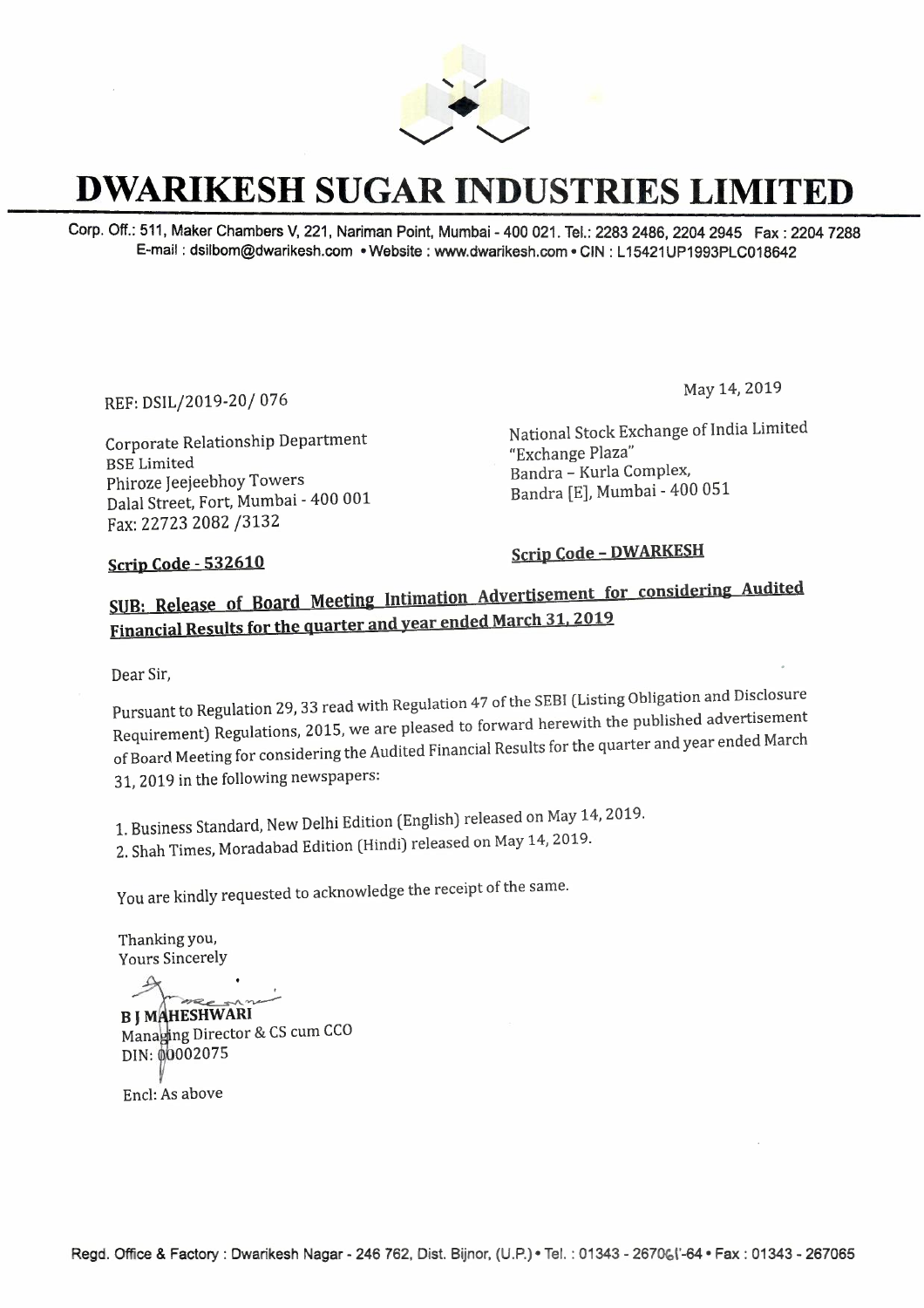## शाह टाइम्स

# मुरादाबाद, मंगलवार, 14 मई 2019

आसापया के खिलाफ पुलिस अभियोग दर्ज किया।

8

झाय ई टेडर ही जाती हैं। वैबसाइट पर र से संबंधित

कि निविद्या मु

on for ire

! से ही स्वीक

ान की अनुमा

त क्षेत्र पर

दू पैकेट रि

10.05.201

नॉट अप्ली

বাণিত্ব

**so दिन** 

18 开区

**Red 8 IR** 

दा पत्र में र

गाली के

 $9 1417$ 

Ter

Rs.

रहा है और उसका हालत नाजुक बनी हुई है।

INTERNATIONAL CONTRACTORY बालक घायल हालत में

# गपने वाले गिरोह का खुलासा

तलाश रही है और नकली नोट कहा सप्लाई किए जाते थे और गिरोह में तस्करी करने वाले कौन है इसकी जांच की जा रही है।

में जुटे थे और मुरादाबाद के आसपास के जनपदों में नकली नोट सप्लाई करते थे। पुलिस आरोपियों के गिरोह के अन्य सदस्यों को

रथान : द्वारिकेश नगर,

दिनांक: 13 मई, 2019

जिला बिजनौर, उ.प्र.

द्वारिकेश शुगर इंडस्ट्रीज लिमिटेड पंजीकृत कार्यालय: द्रारिकेश नगर-246762, जिला: बिजनौर, उत्तरप्रदेश फोन नं: 022-22832468, फैक्स नं: 022-22047288 सीआईएन: L15421UP1993PLC018642 ईमेल: investors@dwarikesh.com, बेबसाइट: www.dwarikesh.com सूचना एतदद्वारा सूचित किया जाता है कि सेबी (लिस्टिंग ऑब्लिगेशन एंड डिस्वलोजर रिक्रायरमेंट्स) रेगुलेशन्स, 2015 के नियम 47 के साथ पढते हुए नियम 29 के अनुसार 31 मार्च 2019 को समाप्त हुई तिमाही तथा सालाना के लिए लेखापरीक्षित थितीय परिणामों पर विचार करने, स्वीकृति देने और रेकॉर्ड पर लेने के लिए कंपनी के निदेशक मंडल की देखा

गुरुवार, 23 मई, 2019 को आयोजित की गई है. यह सूचना कंबनी की देवनाइट www.dwarikesh.com और नटॉक एक्सवेंजों की वेबसाइट्स www.bseindia.com और www.nseindia.com पर भी उपलब्ध है. द्वारिकेश शुगर इंडस्ट्रीज लि. के लिए

हरताक्षर यी. जे. माहेश्वरी प्रबंध निदेशक एवं कंपनी सधिव व सीसीओ

तपुरा मोहल्ले में दबिश दी, मकान में दो युवक नकली पते मिलेएपुलिस ने मौके से 000 को नकली नोट बरामद डे और साथ ही नकली नोट के उपकरण भी बरामद किए र्ड गए दोनों बदमाश शातिर के अपराधी हैं और पहले भी धिक मामलों में जेल जा चुके रफ्तार अभियुक्त जनपद को थाना क्षेत्र के उमरी कला के ला नसीराबाद निवासी शाने प और कटघर थाना क्षेत्र क ा निवासी जफर है।

आरोपियों में गरफ्तार गती पूछताछ में गिरोह के दो यों छोटू और शमीम के फरार की जानकारी पुलिस को मिली बनकी तलाश में पुलिस टीम श दे रही है। पुलिस के मुता. ागिरोह को सदस्य काफी लंबे प से नकली नोट छापने के काम